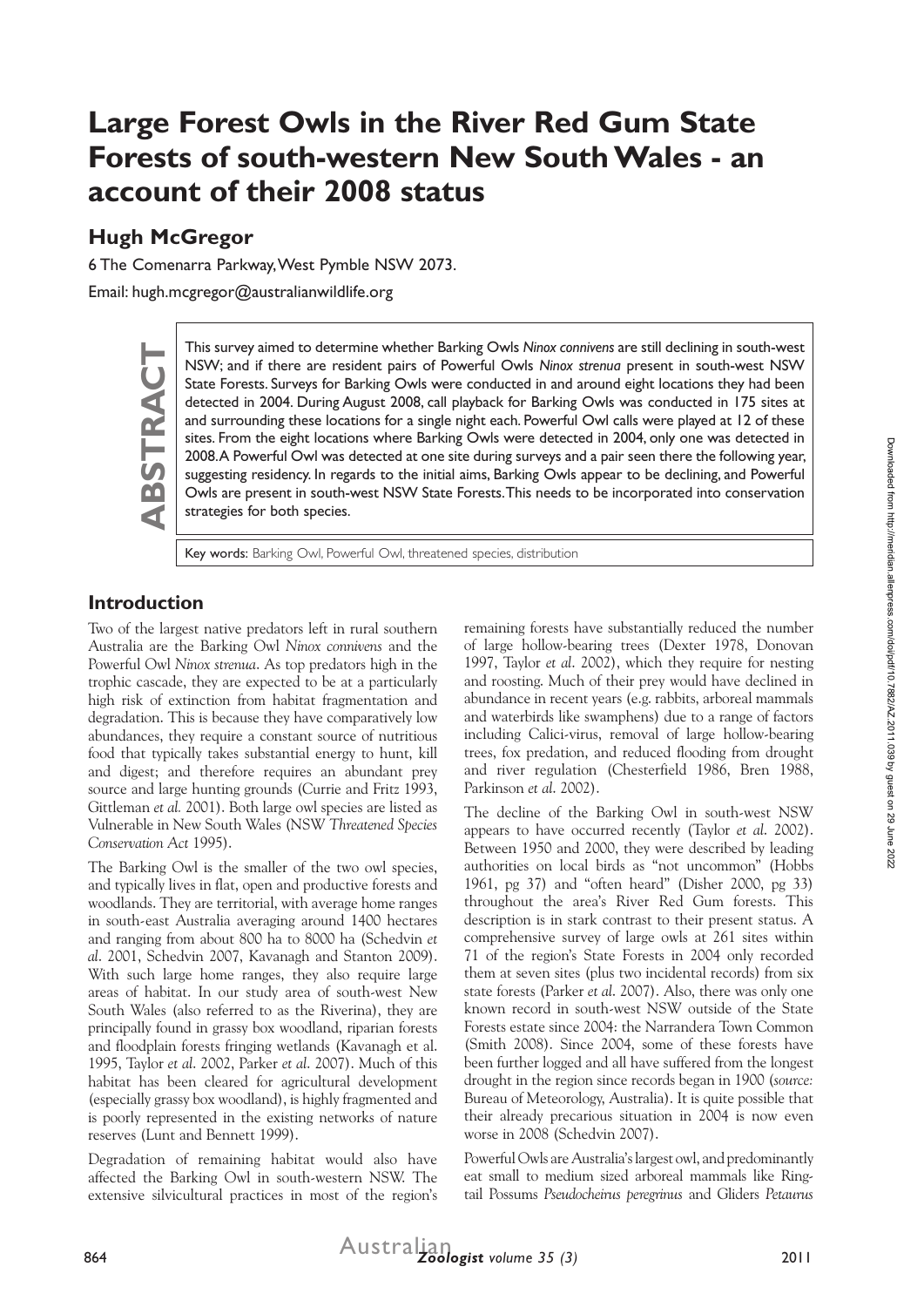

Figure 1. Maps of the Barking Owl survey sites used in this study

spp. (Kavanagh 2002). Although this species is mostly associated with productive tall forests of the Great Dividing Range (Higgins 1999), there are infrequent records of owls along riparian habitats in semi-arid areas (Tzaros 2003) and therefore the potential that they inhabit State Forests of south-western NSW. The only known records are two nonresident reports in Perricoota State Forest and a resident pair on private land near the township of Mulwala in 2006 (Herring *et al*. 2008). As there were no records of resident pairs in the state forests of south-west NSW in 2008, there are currently no forestry impact mitigation previsions for this species (GHD 2009).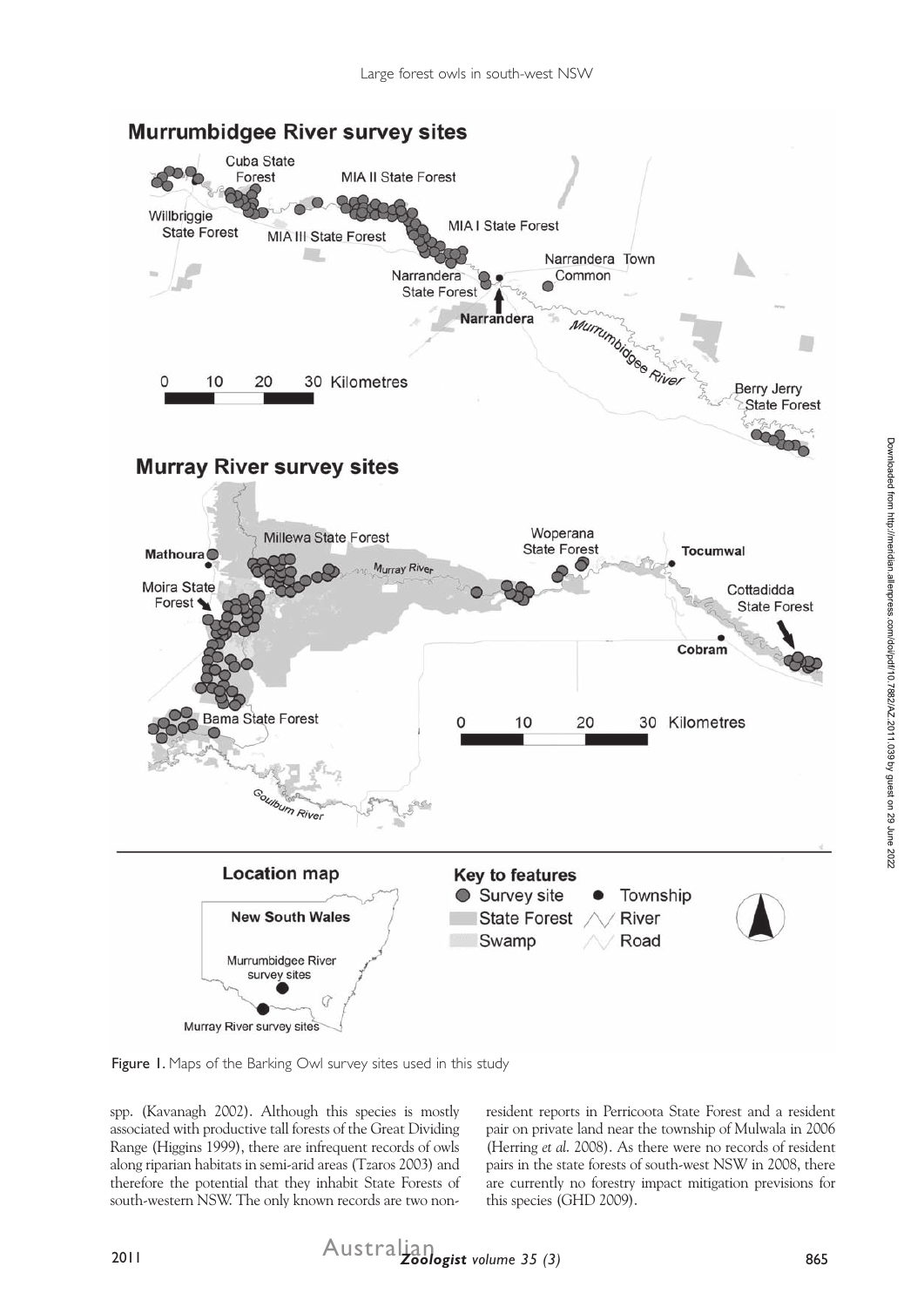Considering the differences in past distribution and status of these two large forest owls, a specific question was posed for each species in order to assess their 2008 status:

- Are Barking Owls still declining in south-west NSW?
- Are resident pairs of Powerful Owls present in southwest NSW State Forests.

#### **Methods**

This survey was based in the River Red Gum *Eucalyptus camaldulensis* forests along the Murray and Murrumbidgee Rivers in south-western New South Wales. Annual rainfall across the study area is typically between 300–400 mm per year (*source:* Bureau of Meteorology, Australia), but all River Red Gum forests surveyed also receive water from river flows or floods.

To determine whether Barking Owls are still declining in south-west NSW, I repeated surveys at as many of the locations as possible where they were detected during 2004–2005. These included seven of the nine locations where the species was recorded by Parker *et al*. (2007), in Bama, Berry Jerry, Cottadidda, MIA I, and Moira State Forests. Two of the 2004 locations in Perricoota State Forest could not be sampled due to logistical reasons. A survey was also conducted in the Narrandera Town Common (also known as the 5 Mile Travelling Stock Reserve) where Barking Owls have previously been detected by the Murrumbidgee Field Naturalists (Smith 2008). Neighbouring State Forests were surveyed on an informal basis; including Cuba, MIA II, MIA III, Murrumbidgee, Thornley State Forests and the south-western and far-eastern portion of Millewa State Forest.

For Barking Owl surveys, all roads within each of the above forests were driven over August 2008 and a callplayback site was selected at approximately every 1.5 kilometre interval (except Millewa State forest where only east and south-west fringes were sampled). Site distance was set to 1.5 kms as it is the approximate distance that call playback can be audible to the human ear. Survey of a large number of sites at close proximity was warranted given that during August, females usually incubate eggs and only males are likely respond to call-playback. This sampling strategy ensured almost all of each State Forest surveyed was included within the 1.5 km radius of at least one site, with the exception of parts of Moira State Forest (areas that either were open wetlands or recently burnt in wildfire) and most of Millewa State Forest.

Survey protocol at each site consisted of intermittently broad-casting pre-recorded territorial calls of Barking Owls over a mega-phone for three minutes, followed by 20 minutes of listening and spotlighting, resulting in a minimum of 23 minutes spent at each site (Debus 1995). This followed DECC (2005) guidelines with the exception that there was not 20 minutes of listening before calls were broadcast. All surveys were conducted by David Webb and Hugh McGregor, on nights with light wind and no rain. An extra hour of listening and spotlighting around dusk was conducted at each specific location that Barking Owls were detected in 2004 (based on the GPS locations provided to the NSW Wildlife Atlas).

To determine whether Powerful Owls were present in south-west NSW State Forests, a subset of the Barking Owl sites were also surveyed for this species. These sites were chosen in the field, with all sites that appeared to be ideal habitat sampled (i.e. many dense large River Red Gums). Twelve such sites were surveyed. Three minutes of intermittent territorial calls for this species were broadcast followed by 20 minutes of listening and spotlighting before the Barking Owl survey were implemented. This resulted in a minimum of 46 minutes at each Powerful Owl site.

#### **Results**

Two records of large forest owls were obtained from 175 survey sites and approximately 70 human hours of survey. One Barking Owl was recorded at the Narrandera Town Common among a number of old hollow-bearing trees surrounding a permanent lake. At 18:00 hours on the  $20<sup>th</sup>$ August 2008, a male approached and called within one minute, followed by a second bout of calling 11 minutes later. Both observers had clear prolonged views (> 15 minutes). Whilst only one bird was detected, subsequent visits by the Murrumbidgee Field Naturalists established that this male had a female companion (Williams 2009).

A Powerful Owl pair was recorded in the central block of Cottadidda State Forest, approximately 20 km west of the township of Mulwala/Yarrawonga. At 18:20 on 27th August 2008, calls were heard by the author. A single owl responded to call playback approximately 10 minutes afterwards. It called eight times, then 10 minutes later called another five times. Through triangulation, I was able to establish it's location to within 20 m, yet was unable to gain visual confirmation. To determine whether the owl was resident, I returned to Cottadidda State Forest one year later in September 2009. A pair was detected at 19:50 on the  $6<sup>th</sup>$  of September 2009 at the far-western corner of the forest. A male responded to call playback after 10 minutes, and two observers (Katherine Tuft and Hugh McGregor) were able to locate both him and his female companion at the top of an old tree with sustained views for half an hour.

Nine other nocturnal vertebrate species were detected during this survey. The Boobook Owl *Ninox novaeseelandiae* was recorded at 58 sites (33%), Barn Owl *Tyto alba* at 7 (4%), Owlet Nightjar *Aegotheles cristatus* at 22 (13%), Tawny Frogmouth *Podargus strigoides* at 27 (15%), Brushtail Possum at 76 (43%), Ringtail Possum *Pseudochirops peregrinus* at 7 (4%), Koala *Phascolarctos cinereus* at 4 (2%), Sugar Glider *Petaurus breviceps* at 5 (3%), and the Squirrel Glider *Petaurus norfolcensis* at 2 sites (1%). Note that Boobook Owl, Barn Owl and Tawny Frogmouth data did not come from entirely independent samples, as the same bird could have been heard from two different plots.

#### **Discussion**

The Barking Owl population in south-western New South Wales is evidently in worse condition in 2008 than in 2004. Of the eight locations surveyed where Barking Owls were detected in 2004, only one pair of owls was recorded in 2008. None were detected in any of the neighbouring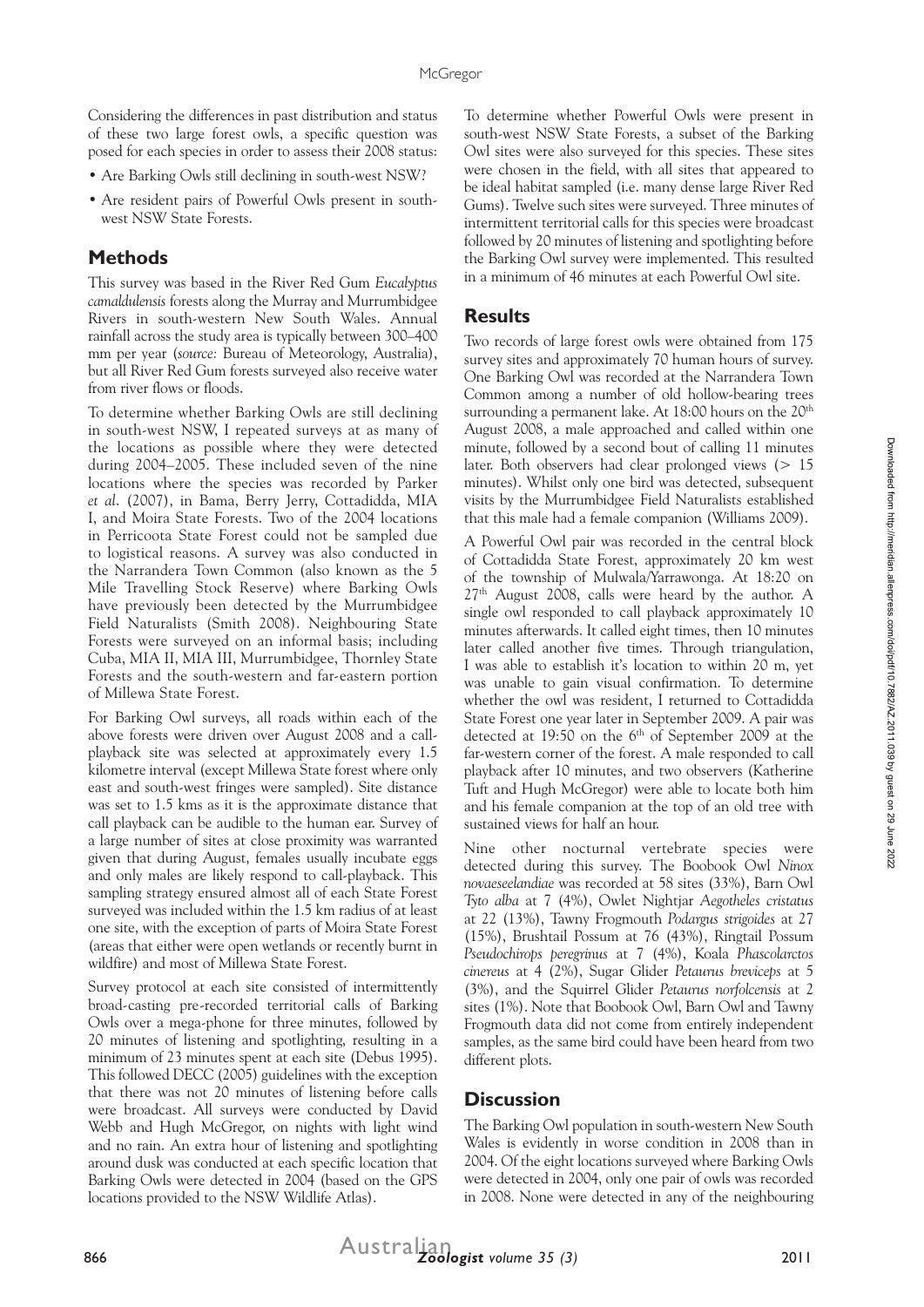State Forests surveyed. Not only was just a single pair found during this survey, no other sightings of this species have been reported in south-west NSW over 2007– 2008 among any known network of observers (NSW Wildlife Atlas (DECC 2009), NSW Bird Atlassers (D. Cooper pers. comm.), Echuca and District Bird Observers Club of Australia, Murrumbidgee Field Naturalists (All newsletters between 2007–2008 of both organisations checked, and confirmation emails acquired)

The limitations of this study mean it is possible there are still Barking Owls in these or surrounding forests. As survey timing corresponded with Barking Owls' regular nesting time, if pairs were breeding, then only males would be likely to respond to call playback, effectually halving survey success. Also, detection probabilities of large forest owls at sites surveyed only once are generally low (Wintle *et al*. 2005). Even so, it is unlikely that there were males defending home-ranges over all seven locations that Parker *et al*. (2007) detected owls, and this survey should at least suffice as a comparison. Survey intensity was around four times greater than Parker *et al*. (2007) per State Forest (e.g. 11 versus 44 sites in Moira, 5 versus 22 in MIA I), at a similar time of year, almost all of each state forest surveyed was within a 1.5 km radius of a site (exceptions outlined in methods) and birds have been known to travel between three and five kilometres to respond to call playback (Soderquist 2009). Owls might have moved right out of the particular areas where they were detected in 2004, but it is unlikely that all seven owls moved. Many adjacent River Red Gum State Forests were surveyed, including all other forests along the Murrumbidgee. Although there were some other large adjunct patches of native vegetation for a pair to move to (e.g. Buckingbong State Forest, Barmah State Park in Victoria), it is still worrying that there have been no other known records in these forests. It is possible that owl pairs detected in 2004 were still present but either did not have the energy to defend territories through calling in 2008. However, even in this 'best-case scenario' the distinction between the 2004 and 2008 results suggest a decline in the condition of remaining birds. Although this study does not provide evidence that seven out of the eight Barking Owls detected in 2003–2005 have perished, it still provides a strong indication of a decline.

Habitat clearing and logging are likely causes of historical Barking Owl population fragmentation and decline (NPWS 2003). However, it is likely that the ongoing drought contributed to this recent decline. Wetlands have been suggested as being both a drought refuge and/ or general habitat requirement for this species in southeastern Australia (Kavanagh *et al*. 1995, Taylor *et al*. 2002), yet few wetlands in south-west NSW State Forests have received flood water over the last four years. None of the forests surveyed where owls were not detected had a filled wetland. Considering the only site surveyed with a watered wetland (the Narrandera Town Common) was the only site with Barking Owls, protecting large tracts of forests around such permanent or semi-permanent lakes and wetlands (e.g. Lake Mulwala) may provide the best opportunity to conserve this species in south-west New South Wales.

The Powerful Owl at Cottadidda State Forest was one of the first formal records of this species in south-western NSW. The River Red Gum forests within and surrounding Cottadidda State Forest appear to be more ideal habitat for this species than the other State Forests surveyed (e.g. Moira). Tree health and general productivity have been found to be comparatively greater in this area (Cunningham *et al*. 2007). This and neighbouring forests contain far greater numbers of hollow-bearing trees (GHD 2009, personal observation), and unlike most other sites surveyed, the forest has a dense understorey of Silver Wattles *Acacia dealbata* which presumably support high densities of gliders (Suckling 1984, Menkhorst *et al*. 1988, Irlbeck and Hume 2003, Webster *et al*. 2003). It is possible there are a number of other pairs further upstream on both sides of the river due to similarities of habitat.

There is a possibility for competition between Barking Owls and Powerful Owls at Cottadidda State Forest. Barking Owls were detected here in 2004, yet only Powerful Owls were recorded here in 2008 and 2009. A similar occurrence has been reported in Chiltern/Mt Pilot National Park (Schedvin 2007). Diets of the two owl species slightly overlap (Tilley 1982, Kavanagh *et al*. 1995), and instances of shared home-ranges are rare. None of this is direct evidence of competition, or even that Barking Owls are the inferior competitor (e.g. The Barking Owls at Cottadidda may have perished allowing for the Powerful Owls to invade), but interactions between the two species may require further investigations.

This and previous surveys present evidence that the Barking Owl is continuing to decline in south-west New South Wales, with only a few scattered pairs left. If the causes of decline are related to habitat loss, reduced flood frequency and/or insufficient densities of hollow-bearing trees, little can be done to reverse this decline considering existing economic and environmental constraints. Creating habitat at the scale required for viable populations of Barking Owls is presently unattainable. Fewer wetlands are likely to receive regular flood-waters under current climate change projections and continued river regulation (Chiew and McMahon 2002, Chong and Ladson 2003). If Barking Owls require densities of hollowbearing trees greater than what is presently available, it will be a number of decades before substantially more hollow-bearing trees could be recruited (Thomson *et al*. 2008). Focus for conservation for this species would therefore likely have much greater chance of success in the remaining hotspots for this species in southern Australia: the Pilliga and Chiltern/Mt Pilot National Park.

This study largely answered the two questions posed. Barking Owls have continued to decline in south-west NSW. It suggests their listing under the NSW *Threatened Species Conservation Act* 1995 may have to change from Vulnerable (Schedule 2) to Endangered (Schedule 1) to provide further support to conservation efforts under way in places they appear to be secure (e.g. the Pilliga). In response to the second question posed: Powerful Owls are present in south-west NSW State Forests. Adding this species to conservation strategies in the region (e.g. GHD 2009) is essential.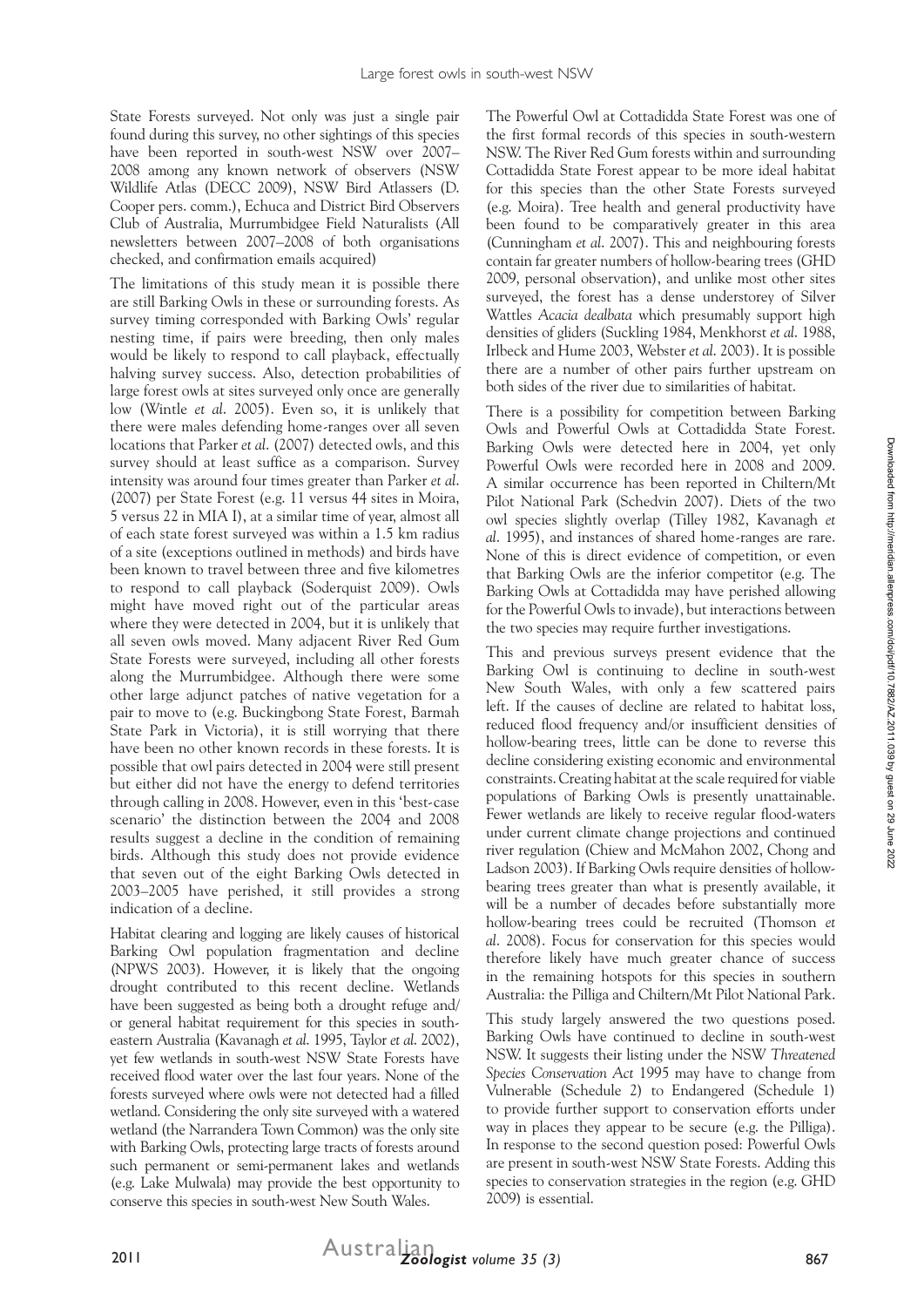## **Acknowledgements**

This project was funded through the Taronga Foundation Conservation Field Grants (Taronga Zoo). NSW National Parks Association provided logistic support for this project. The Riverina division of Forests NSW provided information, logistic support and access to their lands. Matthew Herring, Natasha Schedvin and Ian Taylor gave information on Barking

## **Reference List**

**Chiew, F. H. S. and McMahon, T. A. 2002.** Modelling the impacts of climate change on Australian streamflow. *Hydrological Processes* **16**(6): 1235–1245.

**Chong, J. and Ladson, A. R. 2003.** Analysis and management of unseasonal flooding in the Barmah-Millewa forest, Australia. *River Research and Applications* **19**: 161–180.

**Cunningham, S. C., Mac Nally, R., White, M., Read, J., Baker, P. J., Thomson, J. and Griffioen, P. 2007.** Mapping the current condition of River Red Gum (*Eucalyptus camaldulensis* Dehnh.) stands along the Victorian Murray River floodplain., Report to the Northern Victorian Catchment Management Authorities and the Department of Sustainability and Environment.

**Currie, D. J. and Fritz, J. T. 1993.** Global patterns of animal abundance and species energy use. *Oikos* **67**(1): 56–68.

**Debus, S. J. S. 1995.** Surveys of large forest owls in northern New South Wales; methodology, calling behaviour and owl responses. *Corella* **19**: 38–50.

**DECC, Department of Environment and Climate Change 2005.** Threatened Species Survey and Assessment: Guidelines for developments and activities. Hurstville, NSW., New South Wales Department of Environment and Climate Change.

**DECC, Department of Environment and Climate Change 2009**. NPWS Wildlife Atlas data. Department of Environment and Climate Change (NSW). Retrieved October, 2009.

**Dexter, B. D. 1978.** Silviculture of the River Red Gum forests of the Central Murray flood plain. *Proceedings of the Royal Society of Victoria* **90**(1): 175–192.

**Disher, P. 2000.** *Birds of the Barham district*. Barham, NSW, Barham Landcare Group.

**Donovan, P. 1997.** A histroy of the Millewa group of River Red Gum forests. Beecroft, NSW, State Forests of New South Wales**:** 112.

**GHD 2009.** Ecological assessment—Environmental assessment of harvesting and roadwork operations in southwestern NSW, Final report to Forests NSW. **Volume 3.**

**Gittleman, J. L., Funk, S. M., MacDonald, D. W. and Wayne, R. K. 2001.** *Carnivore conservation*, Cambridge University Press.

**Herring, M., McGregor, H. W., Herring, J., Webb, D. and Knight, A. 2008.** *West Corurgan Wildlife*. Albury, Murray Catchment Management Authority.

**Higgins, P. J. (Editor) 1999.** *Handbook of Australian, New Zealand and Antarctic birds. Volume 4. Parrots to Dollarbirds*. Melbourne, Victoria, Oxford University Press.

**Hobbs, J. N. 1961.** The birds of south-west New South Wales. *Emu* **61**: 21–55.

Owl ecology and local records. All fieldwork was carried out with the required permits from NSW National Parks and Wildlife Service (S12479), Forests NSW (XX42594) and the NSW Agriculture's Animal Ethics Committee (07/8699). This paper benefited greatly from the comments of Carmel Flint, Rod Kavanagh and David Parker.

**Irlbeck, N. A. and Hume, I. D. 2003.** The role of *Acacia*  in the diets of Australian marsupials - A review. *Australian Mammalogy* **25**: 121–134.

**Kavanagh, R. P., Debus, S. J. S., Rose, A. B. and Turner, R. J. 1995.** Diet and habitat of Barking Owl *Ninox connivens* in New South Wales. *Australian Bird Watcher* **16**: 137–144.

**Kavanagh, R. and Stanton, M. 2009.** Conserving Barking Owls in the Pilliga forests. *Wingspan* **19**(2): 28–30.

**Lunt, I. D. and Bennett, A. F. 1999.** Temperate woodlands in Victoria: distribution, composition and conservation. *Temperate eucalypt woodlands in Australia: biology, conservation, management and restoration*. R. J. Hobbs and C. J. Yates. Chipping Norton, NSW, Surrey Beatty & Sons**:** 17–31.

**Menkhorst, P. W., Weavers, B. W. and Alexander, J. S. A. 1988.** Distribution, habitat and conservation status of the Squirrel Glider *Petaurus norfolcensis* (Petauridae, Marsupialia) in Victoria. *Australian Wildlife Research* **15**(1): 59 – 71

**NPWS, National Parks and Wildlife Service 2003.** *Draft recovery plan for the Barking Owl*. Hurstville, NSW., New South Wales National Parks and Wildlife Service.

**Parker, D. G., Webster, R., Belcher, C. A. and Leslie, D. J. 2007.** A survey of large forest owls in State Forests of southwestern New South Wales. *Australian Zoologist* **34**(1): 78–84.

**Parkinson, A., Mac Nally, R. and Quinn, G. 2002.** Differential macrohabitat use by birds in the unregulated ovens river floodplain of southeastern Australia. *River Research and Applications* **19**: 495–506.

**Schedvin, N. K. 2007.** Distributional ecology of the Barking Owl *Ninox connivens connivens* in Victoria, Australia. School of Environmental Science. Albury, Charles Sturt University. **PhD.**

**Schedvin, N., Soderquist, T., Baker, J. and Taylor, I. 2001.** *One Barking Owl – 6000 ha of Forest.* Australasian Wildlife Management Society Conference 2001 and Australasian OrnithologicalCongress.

**Smith, N. 2008.** Narrandera field trip, November 2007. The Murrumbidgee Naturalist. Leeton, NSW**:** 2.

**Soderquist, T. 2009.** How extensive is Southern Australia's largest Barking Owl population? *Wingspan* **19**(2): 31–33.

**Suckling, G. C. 1984.** Population ecology of the Squirrel Glider, *Petaurus breviceps*, in a system of fragmented habitats. *Australian Wildlife Research* **11**: 49–75.

**Taylor, I. R., Kirsten, I. and Peake, P. 2002.** Habitat, breeding and conservation of the Barking Owl *Ninox connivens*  in northeastern Victoria, Australia. *Ecology and Conservation of Owls*. I. Newton, R. P. Kavanagh, J. Olsen and I. R. Taylor**:**  116–124.